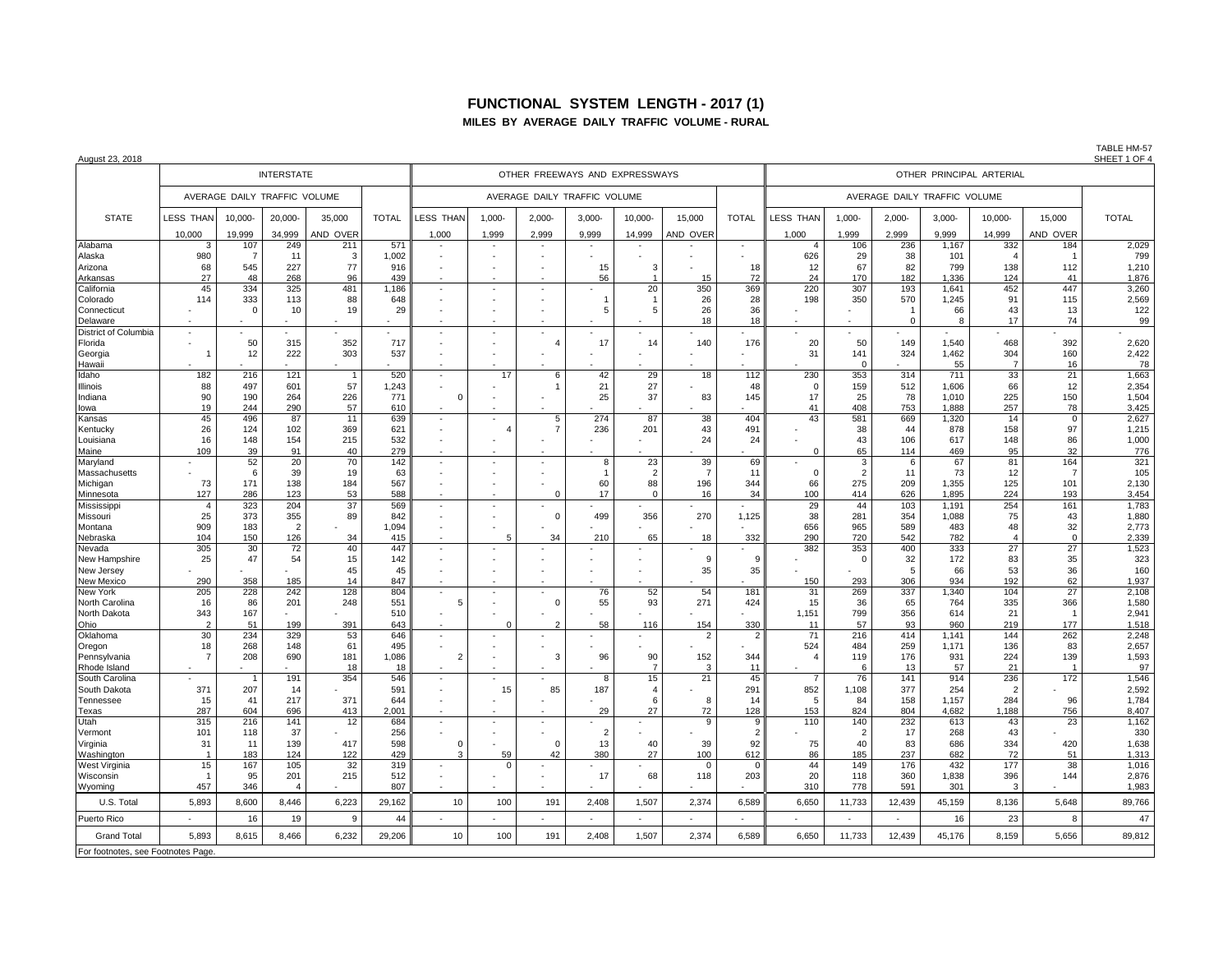### **FUNCTIONAL SYSTEM LENGTH - 2017 (1) MILES BY AVERAGE DAILY TRAFFIC VOLUME - RURAL**

| August 23, 2018                   |                  |              |            |                              |                       |                       |                 |                  |                          |                |                |                |                         | SHEET 2 OF 4    |  |  |
|-----------------------------------|------------------|--------------|------------|------------------------------|-----------------------|-----------------------|-----------------|------------------|--------------------------|----------------|----------------|----------------|-------------------------|-----------------|--|--|
|                                   |                  |              |            | MINOR ARTERIAL               |                       |                       | MAJOR COLLECTOR |                  |                          |                |                |                |                         |                 |  |  |
|                                   |                  |              |            | AVERAGE DAILY TRAFFIC VOLUME |                       |                       |                 |                  |                          |                |                |                |                         |                 |  |  |
| <b>STATE</b>                      | <b>LESS THAN</b> | $1,000 -$    | $2,000 -$  | $3,000 -$                    | 10,000-               | 15,000                | <b>TOTAL</b>    | <b>LESS THAN</b> | $100 -$                  | 500-           | 1,000-         | $5,000-$       | 10,000                  | <b>TOTAL</b>    |  |  |
|                                   | 1,000            | 1,999        | 2,999      | 9,999                        | 14,999                | AND OVER              |                 | 100              | 499                      | 999            | 4,999          | 9,999          | AND OVER                |                 |  |  |
| Alabama                           | 430              | 1,070        | 840        | 1,552                        | 66                    | 20                    | 3,978           | 387              | 4,426                    | 3,447          | 3,857          | 106            | 21                      | 12,245          |  |  |
| Alaska                            | 368              | 25           | -7         | 26                           | $\overline{3}$        | $\overline{2}$        | 431             | 468              | 496                      | 136            | 264            | $\overline{7}$ |                         | 1,371           |  |  |
| Arizona                           | 115              | 423          | 278        | 440                          | 22                    | $\mathbf{3}$          | 1,281           | 198              | 754                      | 740            | 2,347          | 144            | 23                      | 4,206           |  |  |
| Arkansas                          | 428              | 1,066        | 634        | 922                          | 14                    | $\Omega$              | 3,063           | 723              | 4,869                    | 3,208          | 2,990          | 78             | 3                       | 11,870          |  |  |
| California                        | 1,647            | 1,401        | 894        | 1,766                        | 291                   | 145                   | 6,143           | 463              | 3,148                    | 2,123          | 5,274          | 696            | 231                     | 11,935          |  |  |
| Colorado                          | 1,970            | 631          | 332        | 484                          | 34                    | 11                    | 3,462           | 896              | 1,961                    | 1,095          | 1,336          | 149            | 12                      | 5,450           |  |  |
| Connecticut                       | -1               | 23           | 36         | 149                          | $\overline{7}$        | $\overline{2}$        | 218             | $\mathbf 0$      | 41                       | 83             | 650            | 81             | $\overline{2}$          | 857             |  |  |
| Delaware                          | $\mathbf 0$      | 8            | -9         | 54                           | $\overline{7}$        | 11                    | 89              |                  | $\overline{7}$           | 22             | 274            | 75             | 11                      | 389             |  |  |
| District of Columbia              |                  |              |            |                              |                       |                       |                 | ÷,               | $\overline{\phantom{a}}$ |                |                |                |                         |                 |  |  |
| Florida                           | 81               | 294          | 374        | 1,276                        | 132                   | 36                    | 2,192           | 10               | 327                      | 782            | 2,418          | 391            | 96                      | 4,025           |  |  |
| Georgia                           | 407              | 1,342        | 1,146      | 1,713                        | 112                   | $\overline{4}$        | 4,726           | 243              | 3,589                    | 3,088          | 4,450          | 196            | 8                       | 11,574          |  |  |
| Hawaii                            | $\overline{2}$   | 6            | 32         | 172                          | 30                    | 13                    | 255             |                  | 6                        | 34             | 171            | 9              |                         | 220             |  |  |
| Idaho                             | 545              | 426          | 213        | 272                          | 14                    |                       | 1,470           | 1,019            | 2,620                    | 1,254          | 1,017          | 34             | 3                       | 5,947           |  |  |
| Illinois                          | 335              | 1,589        | 1,370      | 1,422                        | 13                    |                       | 4,729           | 78               | 4,018                    | 3,740          | 3,811          | 26             | 47                      | 11,674          |  |  |
| Indiana                           | 60<br>714        | 274<br>1,844 | 388<br>934 | 1,489<br>406                 | 89<br>8               | 11                    | 2,310<br>3,906  | 185<br>1,197     | 2,159<br>5,983           | 2,157<br>4,437 | 5,084<br>2,613 | 294<br>25      | $\mathbf{1}$            | 9,927<br>14,256 |  |  |
| lowa<br>Kansas                    | 1,689            | 1,703        | 443        | 402                          | $\overline{9}$        | 3                     | 4,248           | 9.009            | 9,431                    | 2,465          | 1,532          | 13             |                         | 22,449          |  |  |
| Kentucky                          | 111              | 386          | 485        | 1,247                        | 102                   | 15                    | 2,346           |                  | 394                      | 1,168          | 4,004          | 257            | 14                      | 5,837           |  |  |
| Louisiana                         | 18               | 256          | 379        | 1,164                        | 86                    | 21                    | 1,925           |                  | 355                      | 1,029          | 3,147          | 169            | 20                      | 4,720           |  |  |
| Maine                             | $\mathbf 0$      | 106          | 200        | 551                          | 63                    | 14                    | 934             | 3                | 325                      | 705            | 2,058          | 144            | $\overline{7}$          | 3,241           |  |  |
| Maryland                          | 11               | 34           | 67         | 445                          | 119                   | 28                    | 705             | $\mathbf 0$      | 28                       | 122            | 880            | 231            | 31                      | 1,293           |  |  |
| Massachusetts                     | 6                | 43           | 86         | 160                          | 15                    | $\mathbf 0$           | 311             | 6                | 116                      | 173            | 482            | 76             | 17                      | 871             |  |  |
| Michigan                          | 501              | 939          | 758        | 2,515                        | 161                   | 14                    | 4,887           | 461              | 3,752                    | 4,238          | 7,460          | 427            | 33                      | 16,371          |  |  |
| Minnesota                         | 1.938            | 2.349        | 1.042      | 1,292                        | 41                    | 8                     | 6,670           | 653              | 6.952                    | 4,737          | 3.258          | 36             | 3                       | 15,639          |  |  |
| Mississippi                       | 650              | 1,155        | 795        | 1,112                        | 38                    | $\overline{4}$        | 3,754           | 824              | 4,846                    | 2,861          | 3,219          | 179            | 20                      | 11,948          |  |  |
| Missouri                          | 782              | 1,441        | 699        | 1,021                        | 61                    | $\overline{1}$        | 4,006           | 689              | 7,407                    | 4,125          | 3,809          | 186            | 20                      | 16,235          |  |  |
| Montana                           | 1,881            | 646          | 192        | 118                          | $\overline{7}$        |                       | 2,843           | 2,351            | 3,539                    | 556            | 404            | 28             |                         | 6,877           |  |  |
| Nebraska                          | 1.771            | 1,419        | 520        | 464                          | 6                     |                       | 4,181           | 3,584            | 5,355                    | 1,596          | 826            | $\overline{7}$ |                         | 11,368          |  |  |
| Nevada                            | 460              | 108          | 44         | 110                          | $\,$ 5                |                       | 725             | 499              | 1,293                    | 225            | 231            | 8              |                         | 2,256           |  |  |
| New Hampshire                     | 23               | 126          | 83         | 326                          | 57                    | 10                    | 625             | $\mathbf 0$      | 16                       | 127            | 752            | 140            | $\overline{7}$          | 1,042           |  |  |
| New Jersey                        | 3                | 27           | 31         | 216                          | 27                    | $\overline{2}$        | 307             |                  | 25                       | 105            | 528            | 106            | 10                      | 775             |  |  |
| New Mexico                        | 761              | 566          | 401        | 508                          | 52<br>$\overline{37}$ | $\overline{4}$        | 2,289           | 483              | 1,859                    | 675            | 1,374          | 125            | 8                       | 4,525           |  |  |
| <b>New York</b>                   | 163<br>211       | 619          | 733        | 1,278                        | 207                   |                       | 2,835           | 5                | 353<br>334               | 1,242          | 3,841          | 169            | $\overline{2}$          | 5,612           |  |  |
| North Carolina<br>North Dakota    | 1,800            | 283<br>479   | 375<br>172 | 1,880<br>75                  |                       | 121                   | 3,077<br>2,526  | 17<br>5.030      | 5.564                    | 1,037<br>1.004 | 5,229<br>379   | 785            | 79                      | 7,481<br>11,977 |  |  |
| Ohio                              | 75               | 308          | 484        | 1,714                        | 62                    | 11                    | 2,655           | 66               | 1,302                    | 2,166          | 6,906          | 560            | 41                      | 11,040          |  |  |
| Oklahoma                          | 351              | 739          | 673        | 838                          | 66                    | 8                     | 2,675           | 4,214            | 8,873                    | 3,425          | 4,278          | 226            | 26                      | 21,042          |  |  |
| Oregon                            | 1,072            | 319          | 242        | 531                          | 40                    | 20                    | 2,225           | 2,093            | 3,194                    | 1,364          | 1,480          | 43             |                         | 8,174           |  |  |
| Pennsylvania                      | 316              | 872          | 870        | 2,371                        | 122                   | 39                    | 4,590           | 61               | 1,476                    | 1,697          | 3,869          | 227            | 9                       | 7,339           |  |  |
| Rhode Island                      | 3                | 6            | 22         | 42                           |                       |                       | 72              |                  | 4                        | 33             | 125            | 10             |                         | 172             |  |  |
| South Carolina                    | 163              | 580          | 600        | 1,526                        | 89                    | 23                    | 2,982           | 72               | 2,734                    | 2,886          | 4,015          | 297            | 17                      | 10,022          |  |  |
| South Dakota                      | 2,057            | 670          | 135        | 101                          |                       |                       | 2,962           | 5,334            | 5,702                    | 922            | 444            |                |                         | 12,403          |  |  |
| Tennessee                         | 265              | 488          | 530        | 1,515                        | 126                   | 23                    | 2,947           | 49               | 908                      | 1,313          | 2,590          | 145            | 9                       | 5,014           |  |  |
| Texas                             | 1,936            | 2,649        | 1,866      | 3,807                        | 213                   | 68                    | 10,540          | 3,890            | 12,741                   | 7,663          | 10,210         | 578            | 53                      | 35,135          |  |  |
| Utah                              | 543              | 408          | 160        | 198                          | 7                     |                       | 1,315           | 295              | 1,360                    | 778            | 777            | 39             | 0                       | 3,250           |  |  |
| Vermont                           | 41               | 151          | 147        | 379                          | 15                    | -1                    | 735             | 16               | 278                      | 555            | 1,065          | 56             | 3                       | 1,972           |  |  |
| Virginia                          | 455              | 613          | 585        | 1,789                        | 120                   | 32                    | 3,594           | 43               | 1,590                    | 2,181          | 3,434          | 183            | 11                      | 7,441           |  |  |
| Washington                        | 383              | 704          | 332        | 514                          | 64                    | 24                    | 2.021           | 520              | 2,979                    | 1,665          | 2.639          | 243            | 44                      | 8,090           |  |  |
| West Virginia                     | 154              | 407          | 333        | 443                          | $\overline{7}$        | $\overline{2}$        | 1,347           | 97               | 1,882                    | 1,504          | 1,946          | 89             | $\overline{\mathbf{z}}$ | 5,524           |  |  |
| Wisconsin                         | 613              | 1,237        | 979        | 1,889                        | 19                    | 8                     | 4,744           | 212              | 3,373                    | 2,747          | 4,859          | 655            | 236                     | 12,080          |  |  |
| Wyoming                           | 734              | 382          | 54         | 52                           | $\mathcal{P}$         | $\boldsymbol{\Delta}$ | 1,227           | 201              | 1,264                    | 781            | 483            | 13             | $\overline{2}$          | 2,743           |  |  |
| U.S. Total                        | 29,042           | 33,640       | 23,002     | 44,732                       | 2,890                 | 769                   | 134,075         | 46,644           | 136,006                  | 86,216         | 129,089        | 8,763          | 1,189                   | 407,906         |  |  |
| Puerto Rico                       | 38               | 70           | 38         | 66                           | 9                     | 5                     | 226             |                  | 48                       | 45             | 139            | 8              | $\overline{2}$          | 242             |  |  |
| <b>Grand Total</b>                | 29,081           | 33,710       | 23,041     | 44,799                       | 2,898                 | 774                   | 134,301         | 46,644           | 136,055                  | 86,261         | 129,228        | 8,771          | 1,190                   | 408,148         |  |  |
| For footnotes, see Footnotes Page |                  |              |            |                              |                       |                       |                 |                  |                          |                |                |                |                         |                 |  |  |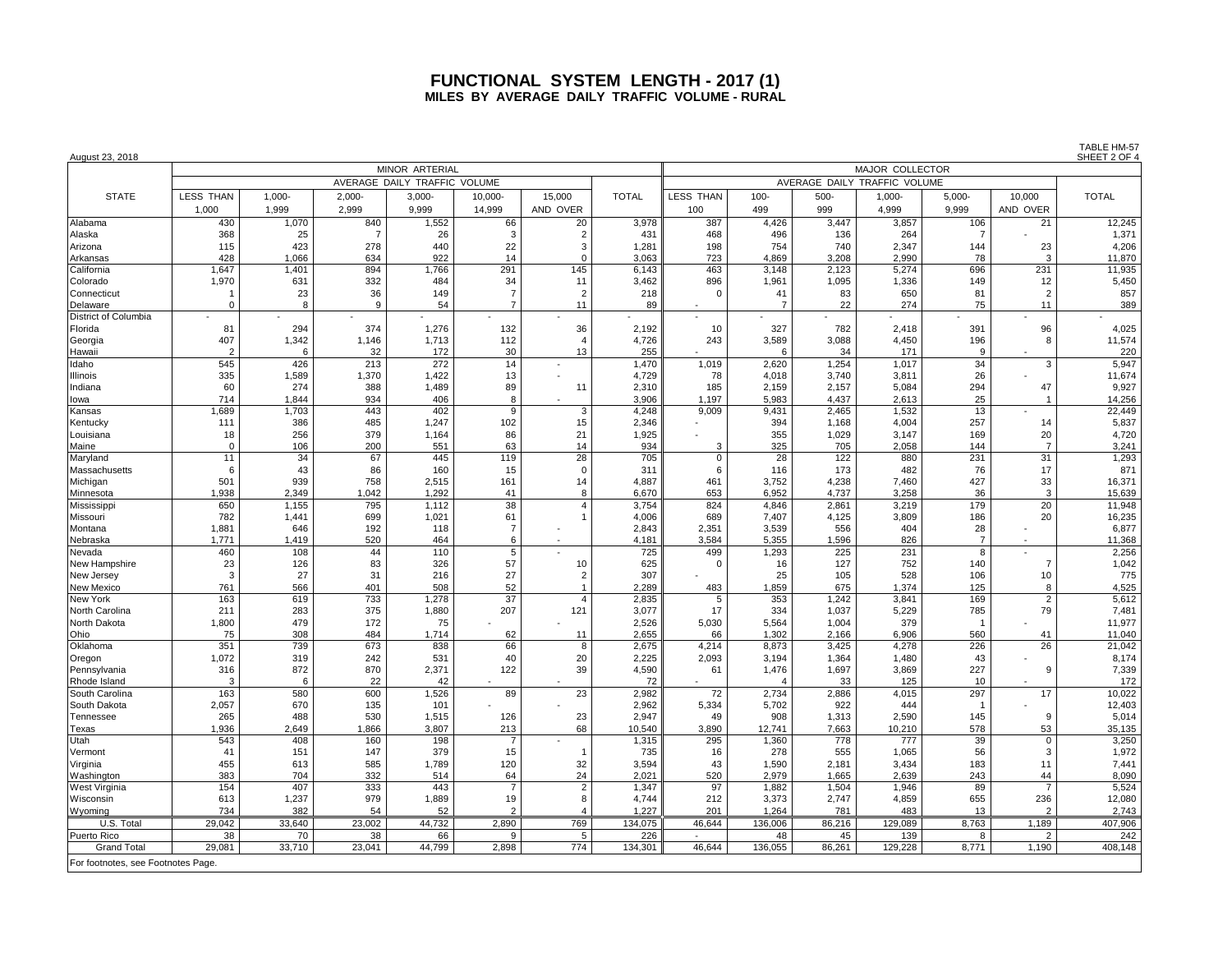## **FUNCTIONAL SYSTEM LENGTH - 2017 (1) MILES BY AVERAGE DAILY TRAFFIC VOLUME - URBAN**

August 23, 2018 SHEET 3 OF 4

|                                    |                  |            |                | <b>INTERSTATE</b>            |                      |              |                              |                       | OTHER FREEWAYS AND EXPRESSWAYS |                |                       |              | OTHER PRINCIPAL ARTERIAL     |              |                |                       |                          |                |  |
|------------------------------------|------------------|------------|----------------|------------------------------|----------------------|--------------|------------------------------|-----------------------|--------------------------------|----------------|-----------------------|--------------|------------------------------|--------------|----------------|-----------------------|--------------------------|----------------|--|
|                                    |                  |            |                | AVERAGE DAILY TRAFFIC VOLUME |                      |              | AVERAGE DAILY TRAFFIC VOLUME |                       |                                |                |                       |              | AVERAGE DAILY TRAFFIC VOLUME |              |                |                       |                          |                |  |
| <b>STATE</b>                       | <b>LESS THAN</b> | 30,000-    | 70,000-        | 125,000-                     | 175,000-             | <b>TOTAL</b> | LESS THAN                    | 15,000-               | 35,000-                        | 60,000-        | 100,000-              | <b>TOTAL</b> | <b>LESS THAN</b>             | 7,500-       | 15,000-        | 35,000-               | 60,000                   | <b>TOTAL</b>   |  |
|                                    | 30,000           | 69,999     | 124,999        | 174,999                      | AND OVER             |              | 15,000                       | 34,999                | 59.999                         | 99,999         | AND OVER              |              | 7,500                        | 14.999       | 34,999         | 59,999                | AND OVER                 |                |  |
| Alabama                            | 76               | 227        | 114            | 15                           |                      | 433          | 3                            | 9                     | $\overline{5}$                 | 9              | $\overline{4}$        | 29           | 90                           | 351          | 730            | 118                   | 10                       | 1,300          |  |
| Alaska                             | 52               | 27         |                |                              |                      | 79           |                              |                       |                                |                |                       |              | $\overline{7}$               | 42           | 86             | 5                     |                          | 140            |  |
| Arizona<br>Arkansas                | 52<br>78         | 96<br>156  | 48<br>76       | 24<br>$\overline{0}$         | 33                   | 252<br>310   | 31<br>39                     | 16<br>36              | 26<br>17                       | 31<br>9        | 111                   | 215<br>102   | 54<br>104                    | 140<br>192   | 444<br>302     | 201<br>28             | $\Delta$                 | 844<br>626     |  |
| California                         | 68               | 127        | 239            | 270                          | 567                  | 1,270        | 27                           | 143                   | 244                            | 440            | 696                   | 1,550        | 780                          | 1,260        | 3,632          | 965                   | 125                      | 6,762          |  |
| Colorado                           | 70               | 68         | 89             | 47                           | 29                   | 304          | 32                           | 102                   | 113                            | 53             | 25                    | 324          | 87                           | 188          | 576            | 203                   | 14                       | 1,068          |  |
| Connecticut                        | 17               | 103        | 146            | 51                           |                      | 317          | 16                           | 68                    | 78                             | 82             | $\mathsf 0$           | 244          | 99                           | 329          | 276            | 9                     |                          | 712            |  |
| Delaware                           | $\Omega$         | 14         | 15             | $\overline{7}$               |                      | 41           | $\overline{2}$               | $\overline{1}$        | 24                             | 9              | 3                     | 39           | 5                            | 20           | 136            | 47                    | -8                       | 215            |  |
| District of Columbia               |                  |            | 8              | $\overline{2}$<br>141        |                      | 12<br>778    |                              | $\mathbf{3}$          | 5<br>149                       | 3              | $\overline{4}$<br>123 | 16<br>574    |                              | 12           | 70             | 21                    | $\overline{3}$           | 107            |  |
| Florida<br>Georgia                 | 33<br>21         | 215<br>292 | 282<br>213     | 88                           | 107<br>96            | 710          | 40<br>10                     | 78<br>62              | 42                             | 184<br>37      | 26                    | 177          | 109<br>366                   | 502<br>651   | 1,847<br>1,088 | 1,298<br>251          | 218<br>22                | 3,975<br>2,378 |  |
| Hawaii                             | $\overline{7}$   | 13         | 21             | 5                            | 9                    | 55           | $\overline{2}$               | 13                    | 16                             | $\overline{2}$ |                       | 34           | - 6                          | 112          | 119            | 29                    | $\Omega$                 | 266            |  |
| Idaho                              | 41               | 28         | 19             | $\mathbf{3}$                 |                      | 92           | 11                           | 17                    |                                |                | ÷                     | 28           | 125                          | 142          | 147            | 16                    | $\Omega$                 | 431            |  |
| Illinois                           | 277              | 323        | 109            | 154                          | 78                   | 942          | 48                           | 41                    | 14                             | 9              | 5                     | 117          | 498                          | 829          | 1,273          | 258                   | 30                       | 2,888          |  |
| Indiana                            | 99               | 237        | 107            | 38                           | 12                   | 492          | 33                           | 120                   | 27                             | $\overline{2}$ |                       | 181          | 229                          | 599          | 762            | 88                    |                          | 1,679          |  |
| lowa                               | 47               | 87         | 38             | $\overline{3}$               |                      | 175          |                              |                       |                                |                |                       |              | 304                          | 330          | 269            | 5                     |                          | 908            |  |
| Kansas                             | 83<br>12         | 94<br>95   | 44<br>81       | 14<br>31                     | -3                   | 234<br>222   | 58<br>20                     | 88<br>25              | 20<br>13                       | 21<br>18       | 3                     | 191<br>75    | 133<br>46                    | 108<br>172   | 73<br>371      | $\overline{5}$<br>56  | $\overline{\phantom{a}}$ | 319<br>646     |  |
| Kentucky<br>Louisiana              | 29               | 236        | 111            | 22                           | 7                    | 405          | $\overline{1}$               | 51                    | 21                             |                |                       | 72           | 79                           | 282          | 591            | 116                   | 5                        | 1,074          |  |
| Maine                              | 32               | 47         | -8             |                              |                      | 87           | 6                            | 10                    | $\overline{2}$                 |                |                       | 18           | 12                           | 80           | 55             |                       |                          | 148            |  |
| Maryland                           | 10               | 50         | 125            | 57                           | 96                   | 338          | $\overline{7}$               | 82                    | 80                             | 93             | 49                    | 311          | 23                           | 146          | 536            | 268                   | 36                       | 1,009          |  |
| Massachusetts                      | 18               | 153        | 246            | 68                           | 27                   | 511          | 23                           | 59                    | 133                            | 69             | 40                    | 324          | 276                          | 841          | 726            | 118                   | 20                       | 1,980          |  |
| Michigan                           | 96               | 325        | 162            | 81                           | 21                   | 685          | 42                           | 97                    | 110                            | 69             | 38                    | 356          | 200                          | 678          | 1,253          | 173                   | 61                       | 2,365          |  |
| Minnesota                          | 58               | 82         | 142            | 39                           | -6                   | 325          | 28                           | 41                    | 45                             | 94             | 12                    | 221          | 84                           | 180          | 269            | 82                    | $\overline{2}$           | 618            |  |
| Mississippi<br>Missouri            | 79<br>106        | 136<br>184 | 36<br>170      | $\overline{2}$<br>60         | 18                   | 253<br>538   | 24<br>96                     | 38<br>243             | $\overline{2}$<br>116          | 38             | $\overline{1}$        | 64<br>494    | 249<br>121                   | 316<br>249   | 333<br>434     | 52<br>62              | 3                        | 951<br>870     |  |
| Montana                            | 92               | 6          |                |                              |                      | 98           |                              |                       |                                |                |                       |              | 66                           | 98           | 87             | 6                     |                          | 257            |  |
| Nebraska                           | 17               | 28         | 12             | $\overline{7}$               | 5                    | 69           | 54                           | 55                    | 11                             | 6              | $\mathbf{A}$          | 130          | 58                           | 92           | 157            | 17                    | $\overline{2}$           | 326            |  |
| Nevada                             | 46               | 43         | 21             | 31                           | 14                   | 155          | $\overline{2}$               | 9                     | 10                             | 14             | 19                    | 53           | 40                           | 75           | 178            | 74                    | $\overline{7}$           | 374            |  |
| New Hampshire                      | 3                | 34         | 46             |                              |                      | 83           | $\overline{1}$               | 20                    | 33                             | 15             | 5                     | 74           | 17                           | 93           | 107            | $\overline{7}$        | $\Omega$                 | 224            |  |
| New Jersey                         | 3                | 72         | 196            | 71                           | 44                   | 387          | 5                            | 61                    | 157                            | 113            | 117                   | 453          | 90                           | 500          | 855            | 258                   | 97                       | 1,801          |  |
| New Mexico                         | 75               | 48         | 13             | 10<br>86                     | $\overline{7}$<br>20 | 153          | $\overline{5}$<br>91         | $\overline{2}$<br>256 | 164                            |                | 142                   | 12<br>816    | 141<br>550                   | 249          | 259            | 32<br>218             | 5<br>17                  | 685<br>3,154   |  |
| New York<br>North Carolina         | 237<br>46        | 400<br>335 | 199<br>257     | 76                           |                      | 940<br>721   | 56                           | 238                   | 134                            | 163<br>52      | $\overline{7}$        | 487          | 137                          | 1,157<br>513 | 1,212<br>1,062 | 262                   | 17                       | 1,992          |  |
| North Dakota                       | 49               | 9          | $\overline{ }$ |                              |                      | 61           |                              |                       |                                |                |                       |              | 76                           | 66           | 67             | $\overline{2}$        |                          | 210            |  |
| Ohio                               | 78               | 414        | 322            | 106                          | 12                   | 931          | 126                          | 281                   | 117                            | 46             | 10                    | 580          | 429                          | 952          | 996            | 63                    | $\overline{7}$           | 2,446          |  |
| Oklahoma                           | 87               | 109        | 71             | 18                           |                      | 286          | 28                           | 85                    | 44                             | 34             | 15                    | 205          | 280                          | 476          | 397            | 18                    |                          | 1,173          |  |
| Oregon                             | 55               | 93         | 48             | 37                           |                      | 234          | $\overline{4}$               | 21                    | 13                             | 11             | 14                    | 64           | 87                           | 292          | 428            | 47                    | $\mathbf{3}$             | 856            |  |
| Pennsylvania                       | 171              | 432        | 133            | 23                           | 15                   | 775          | 111                          | 191                   | 171                            | 89             | $\overline{4}$        | 565          | 355                          | 1,238        | 1,096          | 106                   | $\overline{a}$           | 2,798          |  |
| Rhode Island<br>South Carolina     | 25               | 17<br>123  | 17<br>146      | 15<br>9                      | -3<br>$\Omega$       | 52<br>304    | $\overline{2}$<br>20         | 26<br>46              | 39<br>18                       | 13             | $\overline{1}$        | 81<br>84     | 33<br>69                     | 165<br>325   | 145<br>506     | $\overline{1}$<br>158 | 6                        | 342<br>1,064   |  |
| South Dakota                       | 64               | 24         |                |                              |                      | 88           | 15                           | $\mathbf{3}$          |                                |                |                       | 18           | 60                           | 50           | 27             |                       |                          | 137            |  |
| Tennessee                          | 53               | 266        | 148            | 64                           | 25                   | 557          | 28                           | 69                    | 42                             | 29             | $\overline{4}$        | 173          | 220                          | 568          | 949            | 168                   | $\overline{4}$           | 1,910          |  |
| Texas                              | 166              | 491        | 377            | 241                          | 183                  | 1,459        | 128                          | 317                   | 393                            | 269            | 297                   | 1,405        | 914                          | 1,693        | 2,969          | 533                   | 41                       | 6,150          |  |
| Utah                               | 70               | 63         | 49             | 38                           | 32                   | 253          | 25                           | 16                    | $\overline{2}$                 | 3              | 3                     | 49           | 67                           | 138          | 338            | 110                   | $\overline{4}$           | 656            |  |
| Vermont                            | 46               | 18         |                |                              |                      | 64           | 14                           | 2                     |                                |                |                       | 16           | 26                           | 71           | 29             | $\overline{1}$        |                          | 126            |  |
| Virginia                           | 36               | 215        | 142            | 84                           | 46                   | 521          | 45                           | 129                   | 106                            | 58             | 18                    | 355          | 53                           | 334          | 657            | 265                   | 44                       | 1,353          |  |
| Washington<br>West Virginia        | 52<br>77         | 93<br>142  | 74<br>16       | 58                           | 57                   | 335<br>235   | 79<br>6                      | 154<br>8              | 99<br>ä,                       | 71             | 17<br>÷               | 421<br>14    | 130<br>71                    | 434<br>154   | 790<br>168     | 87<br>6               | $\sim$                   | 1,443<br>399   |  |
| Wisconsin                          | 76               | 172        | 78             | 38                           |                      | 364          | 108                          | 154                   | 50                             | 19             | $\,9$                 | 340          | 547                          | 798          | 538            | 59                    | ÷,                       | 1,942          |  |
| Wyoming                            | 106              |            |                |                              |                      | 106          | -3                           |                       |                                |                |                       |              | 98                           | 82           | 41             | $\Omega$              |                          | 221            |  |
| U.S. Total                         | 3.192            | 7.064      | 5,017          | 2.235                        | 1.585                | 19.092       | 1,554                        | 3.585                 | 2.908                          | 2.276          | 1.828                 | 12.152       | 8.702                        | 19.364       | 30.456         | 6.971                 | 822                      | 66.316         |  |
| Puerto Rico                        | 71               | 141        | 35             |                              |                      | 257          | $\overline{2}$               | 20                    | 12                             | 20             |                       | 56           | 33                           | 94           | 209            | 52                    | 6                        | 395            |  |
| <b>Grand Total</b>                 | 3,263            | 7,204      | 5,052          | 2,239                        | 1,591                | 19,350       | 1,557                        | 3,605                 | 2,920                          | 2,297          | 1,829                 | 12,208       | 8,736                        | 19,458       | 30,665         | 7,024                 | 828                      | 66,711         |  |
| For footnotes, see Footnotes Page. |                  |            |                |                              |                      |              |                              |                       |                                |                |                       |              |                              |              |                |                       |                          |                |  |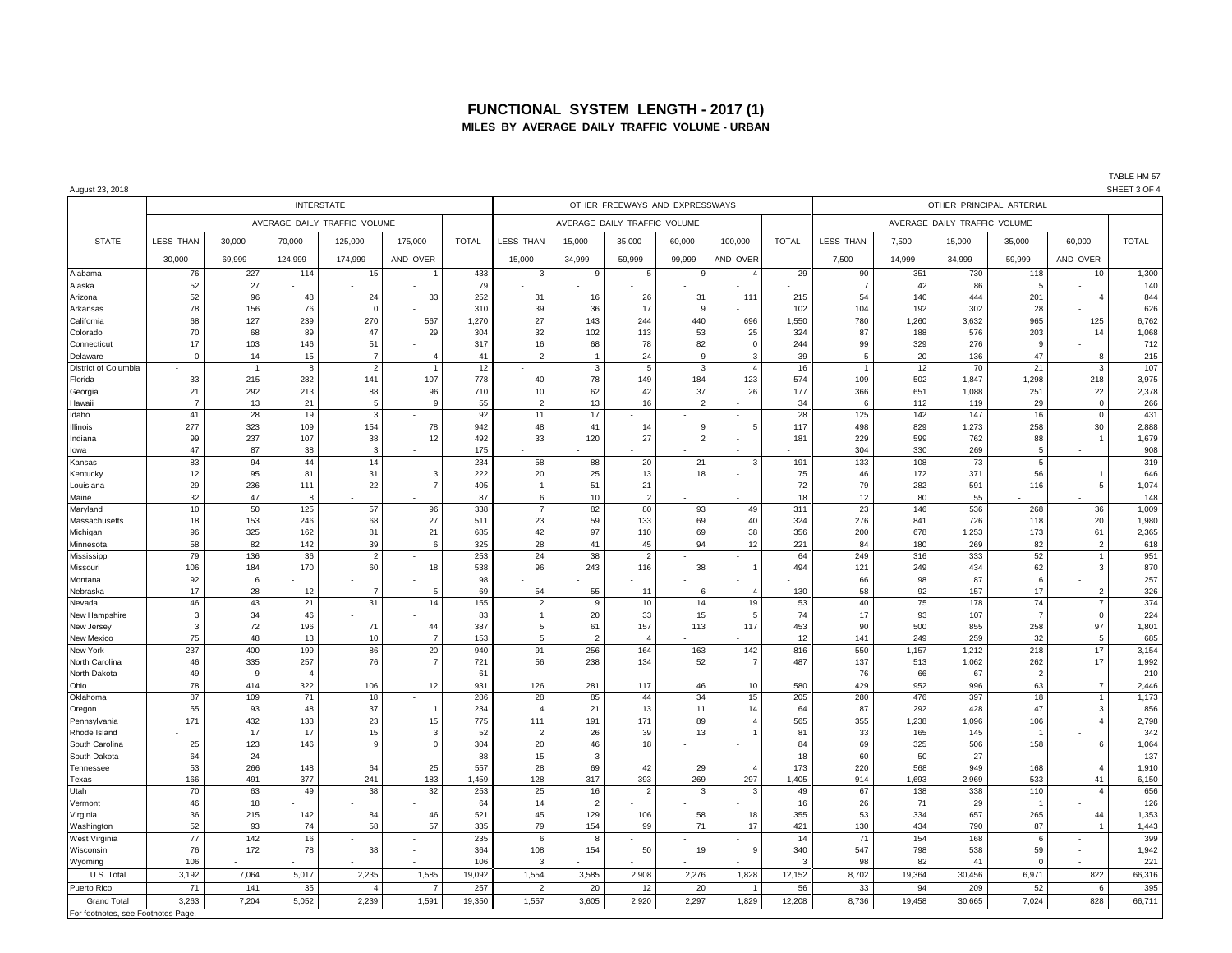### **FUNCTIONAL SYSTEM LENGTH - 2017 (1) MILES BY AVERAGE DAILY TRAFFIC VOLUME - URBAN**

August 23, 2018 SHEET 4 OF 4

MINOR ARTERIAL MINOR COLLECTOR NAJOR COLLECTOR NAJOR COLLECTOR NAJOR OLLECTOR NAJOR OLLECTOR NAJOR ON MAJOR COLLECTOR AVERAGE DAILY TRAFFIC VOLUME **AVERAGE DAILY AVERAGE DAILY TRAFFIC VOLUME** AVERAGE DAILY TRAFFIC VOLUME AVERAGE DAILY TRAFFIC VOLUME STATE |LESS THAN | 1,000- | 3,000- | 5,000- | 10,000- | 20,000 | TOTAL ||LESS THAN | 1,000- | 20,000 | 1000- | 20,000 | TOTAL || 20,000 | TOTAL || LESS THAN | 1,000- | 5,000- | 5,000- | 20,000 | TOTAL || 20,000 | 20,000 | 1,000 | 2,999 | 4,999 | 9,999 |ANDOVER | | 1,000 | 2,999 | 4,999 | 9,999 |ANDOVER | | | 1,000 | 2,999 | 4,999 | 9,999 | 19,999 |ANDOVER Alabama | 28| 321| 433| 868| 619| 113| 2,381.92|| 808| 1,432| 688| 525| 160| 8| 3,622|| 130| 45| 9| 2| -| -| 186 Alaska | 1 16 42 101 41 0 200.52 33 141 54 21 1 0 251 116 105 13 1 0 - 235 Arizona | 52 |213 |202 | 515 |810 | 846 |2,637.71 || 272 | 623 | 326 | 434 | 213 | 65 | 1,933 || 93 | 96 | 17 | 15 | 2 | 0 | 223 Arkansas | 71 | 382 | 385 | 597 | 348 | 57 | 1,841.41 || 771 | 862 | 330 | 211 | 34 | 2 | 2,210 || 181 | 58 | 9 - | - | - | 248 California | 408 1,115 1,219 2,801 3,476 2,021 11,040.31 1,644 3,914 2,670 2,860 1,137 387 12,612 103 119 43 20 8 5 299 Colorado | 69 |213 |242 |524 |575 |182 1,804.44 |293 |600 |406 |397 |146 |14 1,856 |28 |23 |10 5 |1 - |66 Connecticut | 4| 119| 282| 735| 491| 42|1,672.39|| 135| 647| 514| 468| 50| 2| 1,816|| 45| 211| 42| 14| 0| | 313 Delaware | 3 | 5 | 10 | 62 | 95 | 48 | 223.34 || 21 | 86 | 106 | 128 | 67 | 6 | 415 || 10 | 37 | 18 | 5 | 1 | - | 71 District of Columbia | - | 2| 8| 54| 85| 15| 163.74|| 4| 38| 57| 46| 10| - | 156|| - | - | - | - | - | - | -Florida | 18 99 166 761 1,420 1,739 4,203.34 189 986 1,152 2,088 1,659 380 6,454 128 546 444 514 196 41 1,869 Georgia | 93 | 536 | 655 | 1,445 | 1,590 | 482 | 4,801.56 || 507 | 1,146 | 928 | 908 | 247 | 29 | 3,764 || 180 | 449 | 75 | 16 | 3 | 2 | 725 Hawaii | | | 16| 10| 36| 90| 40| 192.30|| 7| 27| 43| 117| 64| 5| 263|| 13| 73| 42| 54| 7| 0| 190 Idaho | 34 158 122 174 149 24 659.81 186 342 134 80 14 0 756 7 4 0 0 0 - - 12 Illinois | 22| 327| 687| 1,496| 1,276| 383| 4,190.73 || 497| 1,817| 1,031| 1,038 | 435| 40| 4,857 || 685| 698| 85| 23| 4| | 1,495 Indiana | 119 513 509 1,045 860 125 3,170.86 514 1,191 984 562 132 13 3,394 84 359 171 49 22 5 690 Iowa | 111 | 448 | 353 | 526 | 206 | 24 | 1,667.88 || 409 | 566 | 208 | 138 | 14 | 0 | 1,336 || 1 | 1 | - | - | - | - | - | 1 Kansas | 52 204 231 430 326 131 1,373.45 436 636 287 279 119 9 1,765 161 169 45 16 0 - 391 Kentucky | 0 46| 157| 524| 506| 125| 1,357.99|| 52| 390| 454| 418| 69| 1| 1,384|| 50| 182| 145| 27| 1| - | 404 Louisiana | 51 | 173 | 277 | 775 | 555 | 122 | 1,954.09 || 322 | 754 | 527 | 423 | 125 | 4 | 2,154 || 43 | 104 | 41 | 25 | 0 | 1 | 215 Maine | 0 2| 24| 95| 115| 17| 254.31|| 11| 132| 168| 198| 32| 1| 542|| 1| 36| 28| 7| -| -| 73 Maryland | 16| 59| 92| 417| 723| 273| 1,580.77 || 88| 389| 373| 652| 329| 27| 1,857 || 54| 224 | 145 | 98 | 23 - | 543 Massachusetts 99 557 674 1,740 855 113 4,038.72 378 906 1,403 305 71 7 3,071 - - - - - - - Michigan | 85 | 506 | 770 | 1,885 | 1,451 | 245 | 4,942.56 || 498 | 1,542 | 996 | 700 | 152 | 4 | 3,892 || 33 | 74 | 10 | 3 | 3 | 123 Minnesota | 36 159 343 987 822 213 2,559.46 292 799 588 454 71 1 1 2,206 334 375 67 23 1 - 799 Mississippi | 33 | 192 | 261 | 419 | 160 | 24 | 1,088.38 || 190 | 740 | 422 | 195 | 25 | 2 | 1,574 || 3 | 8 | - | - | - | - | - | 10 Missouri | 54 324 331 769 589 92 2,158.85 231 837 574 542 98 5 2,298 72 254 34 17 2 0 379 Montana | 6| 65| 71| 108| 37| 2| 289.74|| 64| 217| 71| 49| 5| - | 405|| 30| 21| 1| 3| - | - | 54 Nebraska | 52 | 164 | 152 | 272 | 178 | 48 866.12 || 158 | 286 | 112 | 85 | 9 | 1 | 650 || 28 | 31 | 7 | 2 | 2 | - | 70 Nevada | 24 69 70 220 242 267 892.96∥ 21 5 20 2 1 - 49 249 313 189 290 132 19 1,192 New Hampshire | - | 16| 64| 198| 191| 21| 489.59|| 13| 153| 190| 141| 39| 0| 536|| - | - | - | - | - | - | -New Jersey | 20 373 633 1,445 1,081 80 3,632.05 1892 1,012 784 809 123 3 2,922 21 115 72 193 1 - 401 New Mexico | 32 | 137 | 123 | 293 | 134 | 15 | 734.59 || 113 | 306 | 221 | 144 | 45 | 2 | 832 || 87 | 113 | 75 | 24 | 6 | 1 | 306 New York | 94 608 832 2,185 1,511 273 5,503.25 628 2,204 1,430 1,093 165 6 5,527 60 144 26 10 - - 1 240 NorthCarolina | 39 230 456 1,115 1,149 464 3,452.78 186 870 774 997 484 55 3,368 58 170 126 68 28 3 453 North Dakota | 29 78 63 98 42 6 315.64 80 155 55 30 6 - 30 326 - - - - - - - - - -Ohio | 35 292 518 1,567 1,364 197 3,971.68 288 1,569 1,347 1,693 456 19 5,373 152 340 57 48 4 - 600 Oklahoma | 257 565 418 543 427 54 2,264.32 479 576 237 213 35 8 1,548 56 63 10 8 - - 137 Oregon | 10 130 185 487 393 80 1,285.48 314 898 441 377 93 1 2,125 207 235 41 12 - - 495 Pennsylvania | 36 343 676 1,666 1,130 90 3,940.75 680 2,132 1,479 1,238 174 2 5,705 - - - - - - - - - - - - -Rhode Island | 3 | 26 | 47 | 161 | 99 | 7 | 343.32 || 68 | 245 | 153 | 72 | 2 | - | 540 || 16 | 14 | 3 | - | - | 33 South Carolina | 34 | 125 | 205 | 624 | 559 | 229 | 1,776.52 || 449 | 1,013 | 577 | 594 | 178 | 7 | 2,818 || 35 | 33 | 5 | 0 | - | - | 74 South Dakota | 32 | 102 | 101 | 116 | 71 | 13 | 435.32 || 122 | 142 | 53 | 30 | 3 | 0 | 350 || - | - | - | - | - | - | - | - | -Tennessee | 150 | 256 | 399 975 | 699 | 218 2,696.90 || 454 880 | 624 | 518 195 10 | 2,681 || 534 | 453 | 143 70 | 10 1 1 1,212 Texas | 246 803 950 2,260 2,589 1,148 7,995.79 3,324 4,735 2,782 2,942 1,506 482 15,771 561 361 121 66 10 2 1,122 Utah | 11 95| 73| 172| 241| 85| 676.80|| 119| 393| 175| 283| 136| 4| 1,109|| 314| 135| 56| 29| 1| - | 534 Vermont | 1| 25| 41| 53| 27| 0| 148.33|| 47| 106| 50| 41| 4| · | 247|| 13| 11| 6| 3| · | · | 32 Virginia | 32| 149| 202| 753| 790| 365| 2,290.40|| 246| 797| 577| 665| 254| 18| 2,558|| 273| 322| 95| 54| 10| 1| 755 Washington | 94 388 494 985 664 101 2,726.02 390 1,136 593 527 102 4 2,752 76 96 24 6 2 - 205 West Virginia | 19 107 | 166 | 287 | 127 | 14 | 720.36 || 207 | 396 | 183 | 95 | 19 | 1 | 901 || 42 | 13 | 4 | 3 | - | - | 61 Wisconsin 193 676 613 829 368 32 2,710.72 972 1,117 521 309 74 5 2,998 - - - - - - - Wyoming | 20 | 54 | 55 | 93 | 26 | 1 | 248.77 || 171 | 212 | 74 | 42 | 4 | - | 504 || 44 | 34 | 11 | 2 | 0 | | 92 U.S.Total | 2,931 12,583 16,092 37,287 32,372 11,304 112,569 18,583 43,098 28,945 27,180 9,585 1,639 129,031 5,411 7,266 2,566 1,825 480 83 17,631 Puerto Rico | 2| 107| 148| 335| 291| 58| 940.85|| 139| 438| 240| 263| 109| 14| 1,203|| - | - | - | - | - | - | -Grand Total | 2,933 | 12,689 | 16,240 | 37,622 | 32,664 | 11,362 | 113,510 || 18,722 | 43,536 29,185 | 27,444 | 9,694 | 1,653 | 130,233 || 5,411 | 7,266 | 2,566 | 1,825 | 480 | 83 | 17,631 or footnotes, see Footnotes Page.